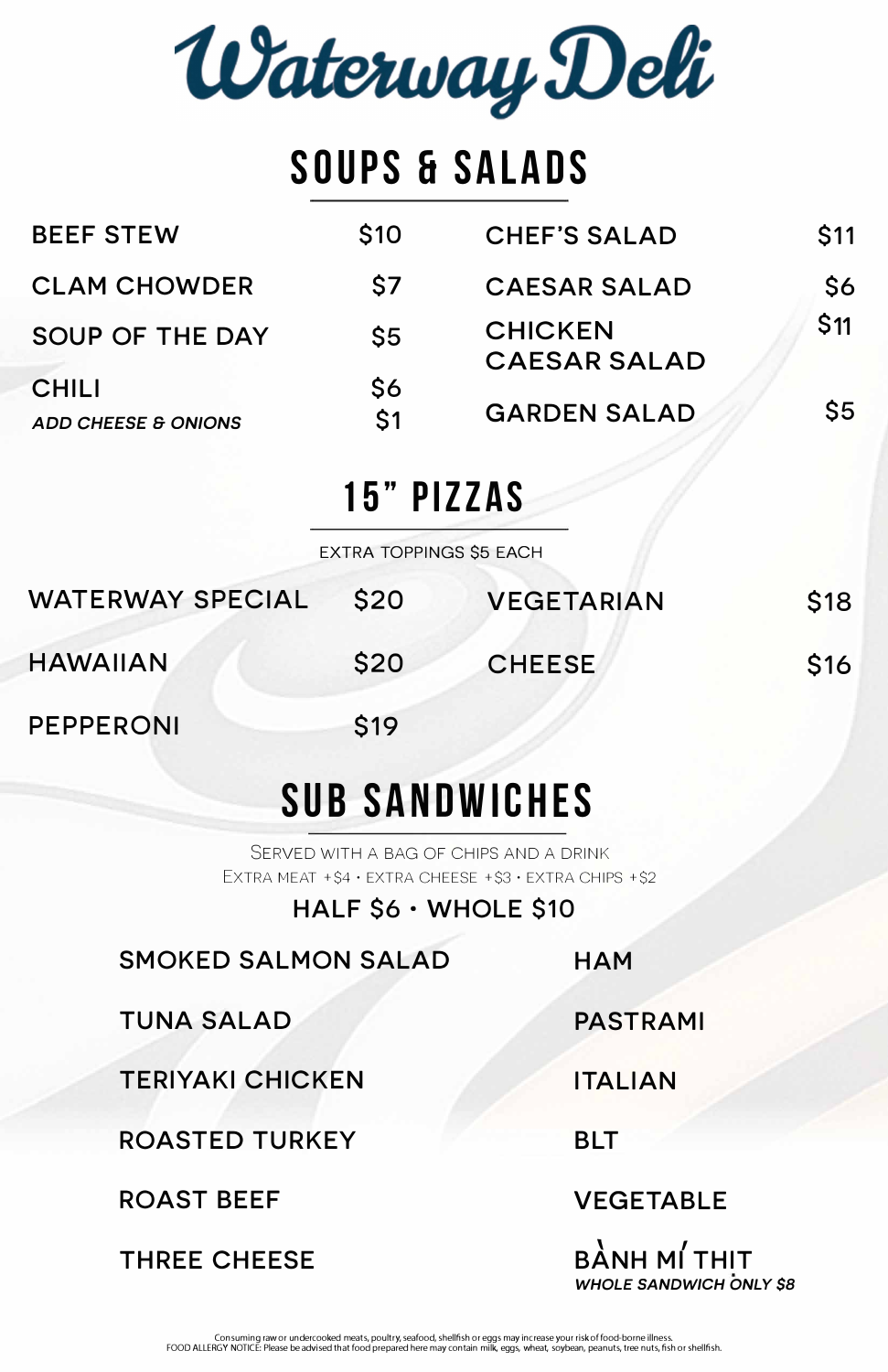

SERVED WITH CHOICE OF FRENCH FRIES, COLESLAW, MACARONI SALAD, POTATO SALAD, OR A BAG OF CHIPS

 $$5$  POLISH SAUSAGE  $$5$ **SPICY BEEF SAUSAGE** 

| <b>GRILLED PRIME RIB</b><br>ON FRENCH ROLL               | <b>S13</b>      |
|----------------------------------------------------------|-----------------|
| <b>FRENCH DIP</b>                                        | S <sub>12</sub> |
| <b>GRILLED CHICKEN BREAST</b><br>ON CIABATTA WITH CHEESE | <b>S12</b>      |

SERVED WITH CHOICE OF FRENCH FRIES, COLESLAW, MACARONI SALAD, POTATO SALAD, OR A BAG OF CHIPS

**HOT DOGS \$5** 

#### **DOUBLE CHEESEBURGER \$12 HAMBURGER \$11 \$10 \$9**

**DOUBLE BURGER S11 CHEESEBURGER** 

Consuming raw or undercooked meats, poultry, seafood, shellfish or eggs may increase your risk of food-borne illness. FOOD ALLERGY NOTICE: Please be advised that food prepared here may contain milk, eggs, wheat, soybean, peanuts, tree nuts, fish or shellfish.

ADD BEEF CHILI, CHEESE, BACON, SAUTEED MUSHROOMS, SAUTEED ONIONS· \$2 EACH

## **EXTRAS**

# **BUFFALO WINGS \$12 CHICKEN STRIPS & FRIES \$14 ONION RINGS \$9 FRENCH FRIES \$3 CHICKEN STRIPS \$11**

ADD BEEF CHILI, \$1

## **BURGERS**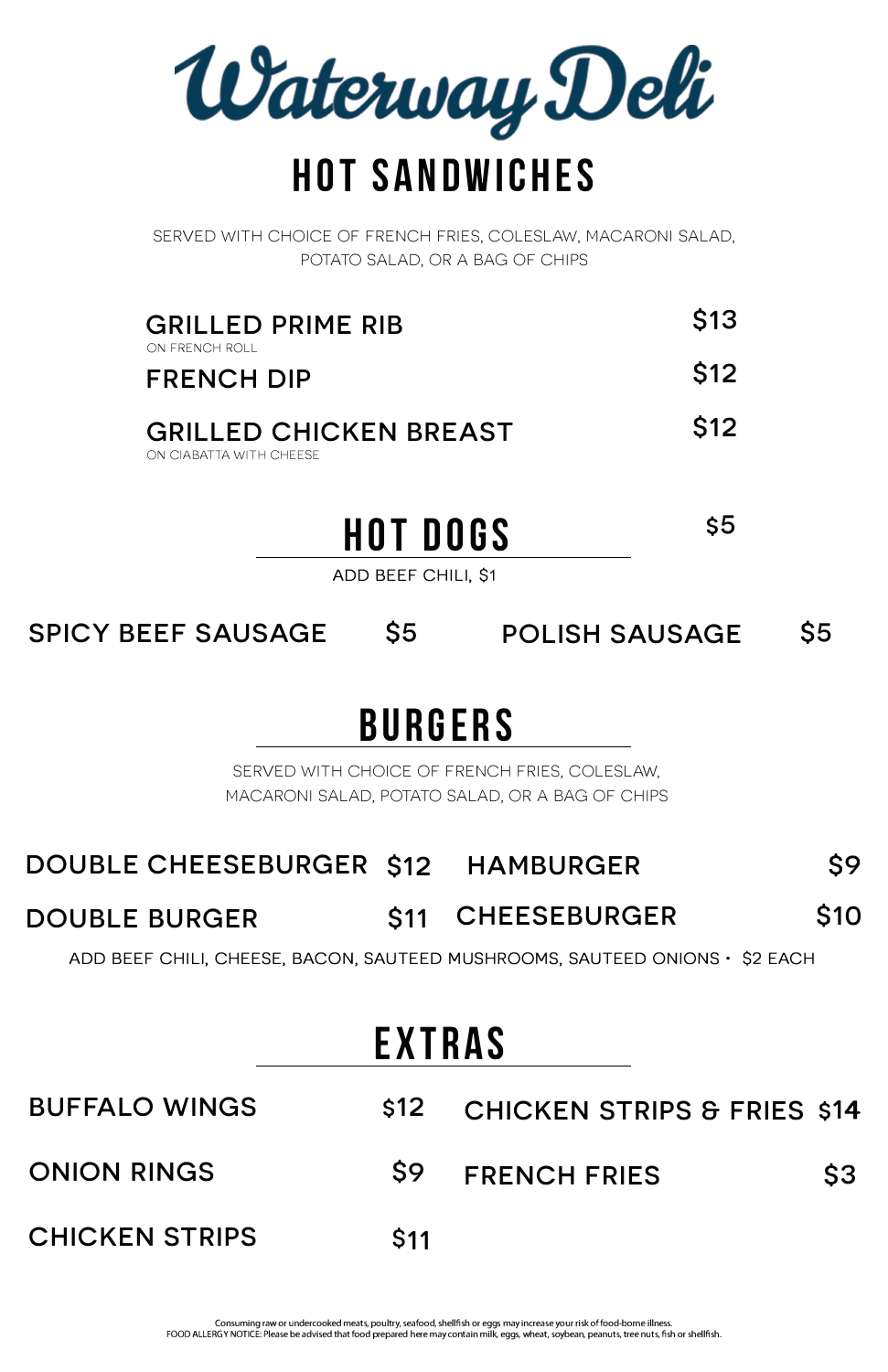Waterway Deli

# **BREAKFAST MENU**

**SERVED DAILY FROM 6:00AM - 11:00AM** 

# **OMELETS**

CHOICE OF CHEDDAR OR SWISS CHEESE SERVED WITH CUBED POTATOES AND CHOICE OF TOAST

## **PLATES**

## **NEW YORK STEAK AND EGGS**

| <b>CHEESE</b>                                                      | \$8 |
|--------------------------------------------------------------------|-----|
| <b>VEGETARIAN</b><br>BELL PEPPERS, ONIONS, MUSHROOMS, AND TOMATOES |     |
| <b>BACON, SAUSAGE AND CHEESE</b>                                   |     |
| <b>WAFFLES</b>                                                     |     |
| <b>STRAWBERRIES AND WHIPPED CREAM</b>                              | \$9 |
| <b>PLAIN</b>                                                       | \$7 |
| <b>BAGEL OR CROISSANT</b>                                          |     |
| <b>EGG AND CHEESE</b>                                              | \$6 |
| <b>HAM, EGG AND CHEESE</b>                                         |     |
| <b>CREAM CHEESE OR BUTTER AND JAM</b>                              | \$4 |

Consuming raw or undercooked meats, poultry, seafood, shellfish or eggs may increase your risk of food-borne illness. **FOOD ALLERGY NOTICE: Please be advised that food prepared here may contain milk, eggs, wheat, soybean, peanuts, tree nuts, fish or shellfish.** 

SERVED WITH TWO EGGS ANY STYLE,

HASH BROWNS, AND TOAST

## **TWO EGG BREAKFAST**

SERVED WITH HASH BROWNS, TOAST, AND CHOICE OF BACON, SAUSAGE OR HAM

**\$14**

**\$10**